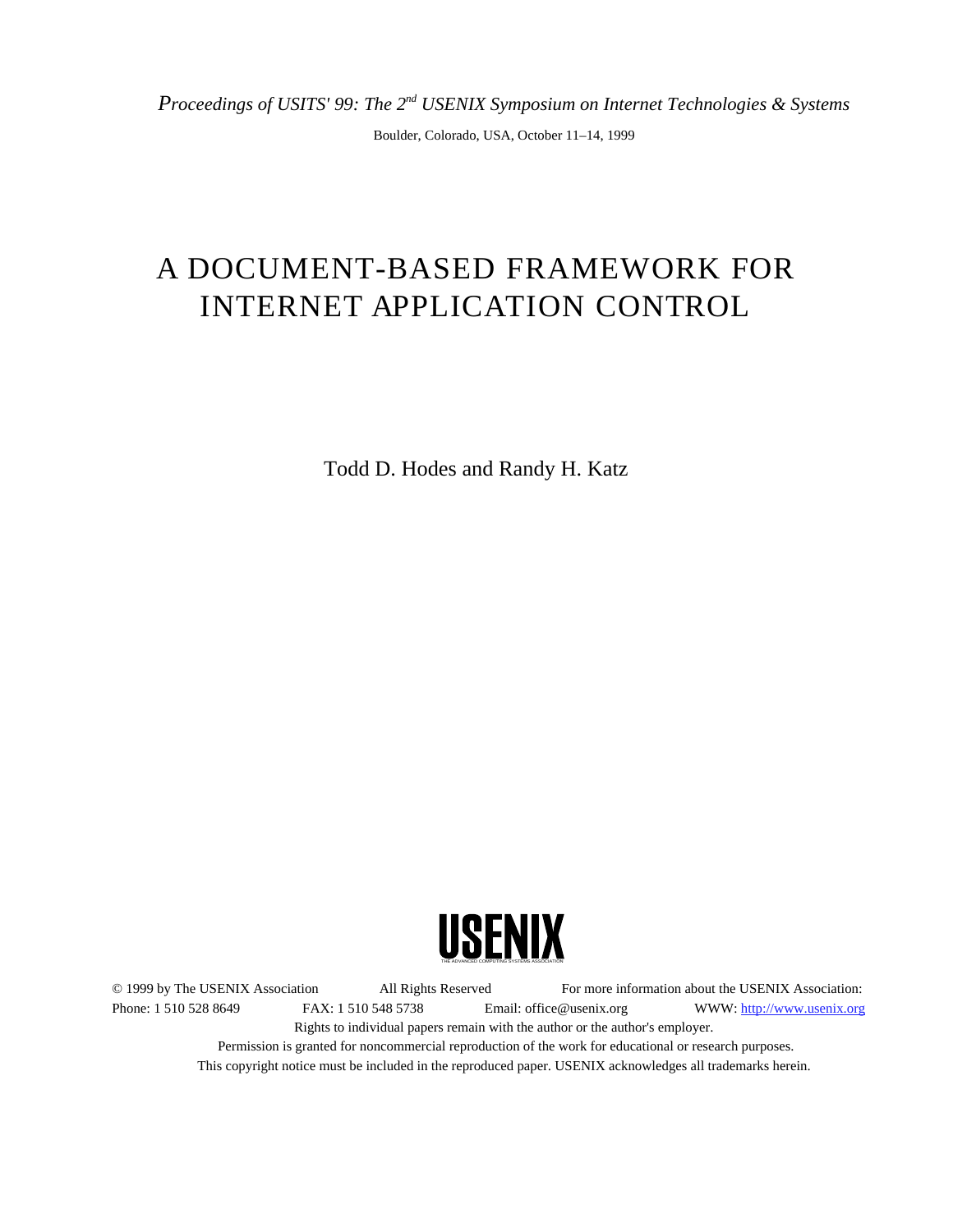## **A Document-based Framework for Internet Application Control**

Todd D. Hodes and Randy H. Katz

*Computer Science Division University of California, Berkeley Berkeley, CA 94720* f*hodes,randy*g*@cs.berkeley.edu*

#### **Abstract**

This paper motivates and details a document-based framework for manipulating the components that comprise distributed Internet applications. In the framework, XML documents are used to describe both server-side functionality and the mapping between a client's applications and the servers it accesses. Our system model contrasts with explicitly context-aware application designs, where location information must be explicitly manipulated by the application to affect change; instead, a middleware layer is interposed between client applications and services so that invocations between the two can be transparently remapped. This approach is useful for a subset of application domains, including our example domain of "remote control" of local resources (e.g., lights, stereo components, etc.). We illustrate how the framework allows for 1) remapping of a portion of an existing user interface to a new service, 2) viewing of arbitrary subsets and combinations of the available functionality, and 3) mixing dynamically-generated user interfaces with existing user interfaces.

The use of a document-based framework in addition to a conventional object-oriented programming language provides a number of key features. One of the most useful is that it exposes the mappings between programs/UIs and the objects to which they refer, thereby providing a standard location for manipulation of this indirection.

## **1 Introduction**

Many university and industry groups have projects investigating compositional frameworks for large-scale distributed systems; examples include CalTech's Info-Spheres [11], MIT's Oxygen [3], UCB's Ninja [18], IBM Almaden's TSpaces [31], HP's e-Speak [8], Sun's Jini/EJB atop Java [28, 26], and OMG's CORBA [19]. The basic idea is to enable groups of remote objects on independent Internet hosts to be used together ("federated") to perform tasks via the provision of edifices such as component discovery (e.g., the Jini Lookup service or Ninja SDS [2]) and remote invocation.

Building large-scale software from distributed components, or "services,"1 is a relatively new area of study, one that has challenges that are inherently different from those in monolithic or client/server program design.

## **1.1 The Challenge of Orthogonalizing Component Management and Component Usage**

Conventional component-based software specifies component locations locally, internal to the application. Keeping such information at the level of the application complicates the process of adapting to components that fail or change due to mobility: the application must either deal with this itself, or a separate component must understand the application-specific configuration files/APIs. To reduce the burden on applications designers and enable generic service management middleware, the component management (locating/spawning/etc.) functionality and component usage functionality can be either partially or completely orthogonalized. This allows the designers to focus on exposing the aggregate functionality to the user, leaving the details of manipulating applications' component references to the middleware. Benefits of such partial or complete orthogonalization of layers is described in [7]. But, the remaining question is, how might we implement such layering in this domain?

<sup>&</sup>lt;sup>1</sup>We call our framework components "services" to contrast with the more generic term "objects." A service is any entity that can be invoked over the Internet using a known messaging format. Thus, a web server is a "service," as might be a VCR that is connected to the network and advertising its control interface, as in [9].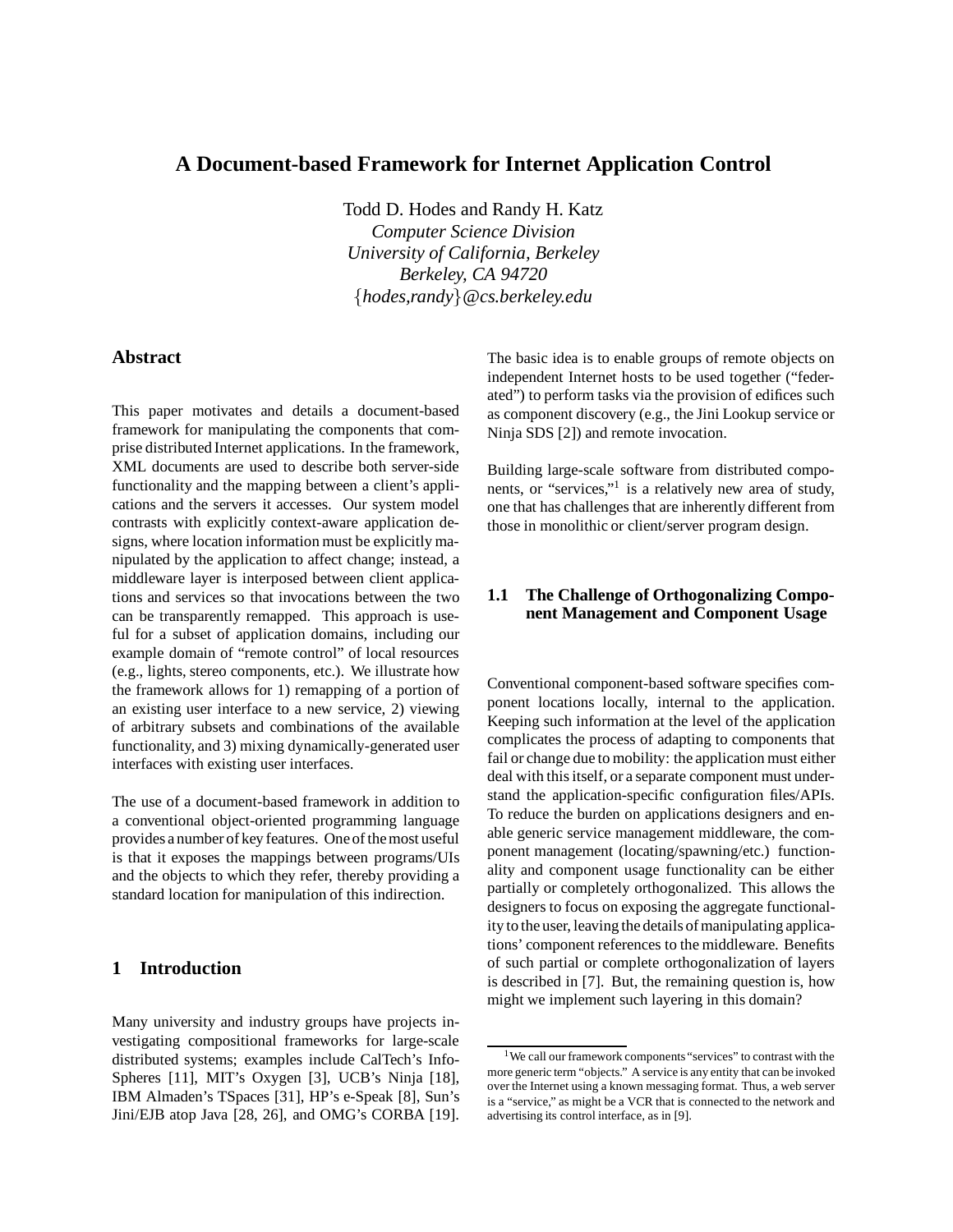#### **1.2 The Challenge of Heterogeneous Interfaces**

In the context of distributed evolution of components (i.e., by groups scattered across the Internet), there is the potential for independent class hierarchies to be built such that semantically identical objects may either not type-match due to a difference in the interface name, or not type-match because they have differing interfaces. For example, a three-state "on/off/dim" light switch may not type match with a continuous dimming light switch, or a LightSwitchInterface may not match a PowerSwitch-Interface. This leads to a situation where the aggregate system is not composed of objects with consistent interfaces and potentially different implementations; instead, it is composed of both heterogeneous interfaces and heterogeneous implementations. The former case is cleanly handled by any of the aforementioned distributed object systems, while the latter is not.

One approach to addressing these problems is to allow application programs to be downloaded on-the-fly to hand-held devices and uploaded to local computers [9]; for example, as Java applets. The difficulty of this approach, though, is that it does not allow the end-user to customize applications for interaction with a heterogeneous set of services as related entities. In other words, it cannot overcome minor differences in protocol — even for functionally identical services — because the applications are opaque. For example, in the Jini [28] model, a discovered service exposes its interface by passing a Java applet to the client. The applet is allowed to – even encouraged – to use an application-specific protocol (atop RMI) between itself and the host server. If light switch controls were designed using such a model, a user would need to download an applet each time he or she encountered a light switch from a different manufacturer or with different options. The end result of this is that, thoughthe functionality is exposed, it is not in a form amenable to manipulation: the client/server protocol may be opaque.

Given an inability to standardize all functional interfaces and the need to avoid using only opaque mobile code, is there an intermediate solution that balances the need to expose interfaces with the need to agree on protocol standards?

### **1.3 A Solution Framework: Externalize Component State in Documents**

This paper proposes that there is a commonality in the two challenges, and that a single framework can support



Figure 1: The Document-based Model: services are described by static documents that advertise the definition of their interface; clients maintain documents that indicate how the a collection of interfaces are used.

solutions to each. This framework is a middleware layer that sits above any existing distributed object layer [13]. The new layer extends the traditional distributed component programming approach by forcing applications to expose a portion of their system state as documents.

Specifically, a programs' remote object usage is separated from its internals, in a manner exposing these locations rather than hiding them. This enables composition by allowing this state to be manipulated by editing the component description documents — a function that can be affected by a third-party independent of the original application. We call this novel use of standardized externalization a "document-based" approach. In the framework, application programs and user interface programs are associated with documents that provide either description of the available services or flexible association of user interfaces to these services.

This document-based distributed object management framework is illustrated in Figure 1.

The document-based approach doesn't add any functionality that couldn't otherwise be built into an application, but instead forces there to be a standard layer of indirection between certain references. This indirection is useful in separating the concerns of the applications and the middleware. It exposes the mapping between programs/UIs and the objects to which they refer, thereby providing a standard location for users (and their programs) to manipulate these mappings. Such a system model contrasts with explicitly context-aware application designs [24], where location information is either centralized or must be explicitly manipulated by the application to affect change. Instead, our approach is to interpose a middleware layer between client applications and services so that invocations between the two can be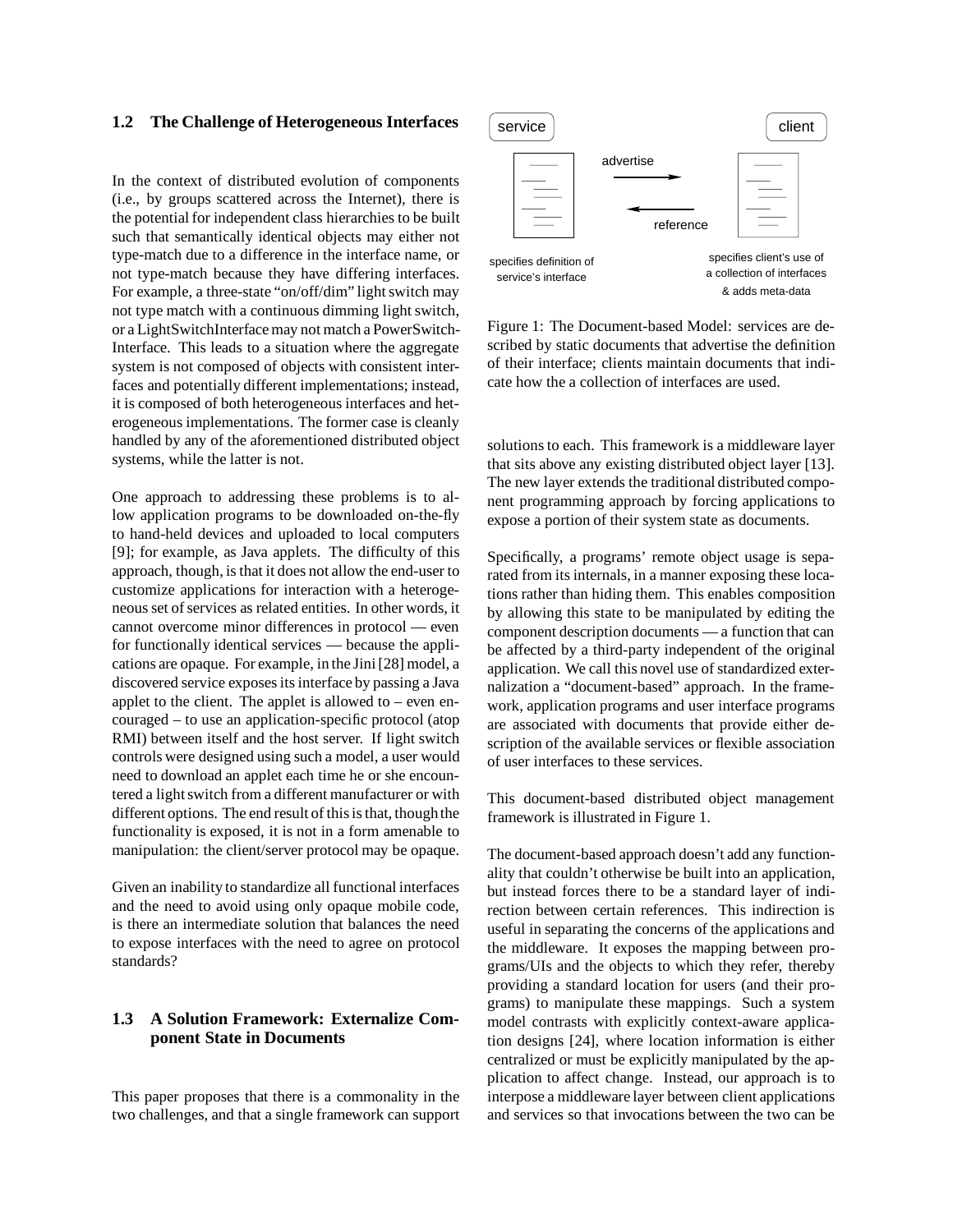transparently remapped. This approach is useful for a subset of application domains, including that of "remote control" of local resources (e.g., lights, VCRs, stereo components, etc.), an example we will treat in detail in Section 5.

This disassociation of programs/UIs from the objects they reference is similar to the Model/View/Controller (M/V/C) architecture from Smalltalk [12]. In the M/V/C architecture, data (the model) is separated from the presentation of the data (the view) and events that manipulate the data (the controller). Similarly, documents in our system act as the glue that associates data to user interfaces/programs that manipulate and view that data.

How might this framework address the two challenges presented Sections 1.1 and 1.2: implementing component management outside individual applications, and providing a place where heterogeneity in interfaces can be detected and addressed?

To enable management/usage orthogonality, we can externalize references in the form of a standardized document format used by both the application and middleware. The document is referenced by the application whenever it wishes to make distributed object invocations, and is referenced and/or modified by the middleware to check or update component locations.

To address heterogeneity in interfaces, we can use our document model to externalize component descriptions and user interface mappings. This hybridizes features of the two basic approaches discussed above, allowing downloading/uploading of code fragments (as specified by the documents) while imposing only a standard for interface description and manipulation rather than application-specific interface types. Structural typing, similar to the approach of [25], can used for matching of expected client interfaces to advertised service interfaces rather than named typing. Because our documents are described in a dialect of XML, XML queries [4, 22] can be used for this structural type mapping, and matching on portions of an interface (a form of subtyping) is naturally supported. Specifically, the use of the document-based approach solves two aspects of the heterogeneous component interface problem: standardization of entity descriptions as a step toward interoperable manipulation of such entities, and specification of the mapping between components and user interfaces that can access them. It does not directly solve the final portion of the problem, that of generating entities that wrapper incompatible interfaces. We mention our proposed solution to this final portion of the problem — using intermediaries that provide pairwise mapping of method invocations based on structural typing — in Section 8's discussion of continuing work.

An additional feature of solving the heterogeneous interface problem in this way is that fractions of service descriptions that are not handled by any client program can be used directly to dynamically generate a user interface. This turns out to be quite useful in the domain of "remote control" applications, our area of primary investigation.

The rest of this paper elaborates on our document-based framework. It is structured as follows. Section 2 describes the investigation approach. Section 3 introduces XML, motivates its use, and describes the markup tags we use in the interface description documents. It also explains how these tags are used in communication endpoint resolution and choosing user interfaces. Section 4 gives details on automatic user interface generation. Sections 5–6 give examples of the use of the framework for "remote control" and show document markup examples along with their related applications. It includes examples of

- remapping of a portion of an existing room's user interface to a new room's set of controls (for example, due to movement of the terminal)
- exposing arbitrary subsets and combinations of the functionality available to the user, and
- mixing dynamically-generated user interfaces with existing user interfaces to address the case where a native user interfaces are not available for all the components the user wishes to access.

Section 7 describes related work, Section 8 describes continuing work, and, finally, Section 9 summarizes and concludes.

## **2 Project Approach**

Leveraging the eXtensible Markup Language (XML) [30] for syntax, we develop our document schema as an XML document type definition (DTD). The schema, called ISL, provides markup tags for languageindependent service descriptions and for mapping UIs (programs) to referenced services and vice-versa. We then build software that can heuristically generate UIs from these service descriptions without associated custom UIs, and allows mix-and-match use of custom and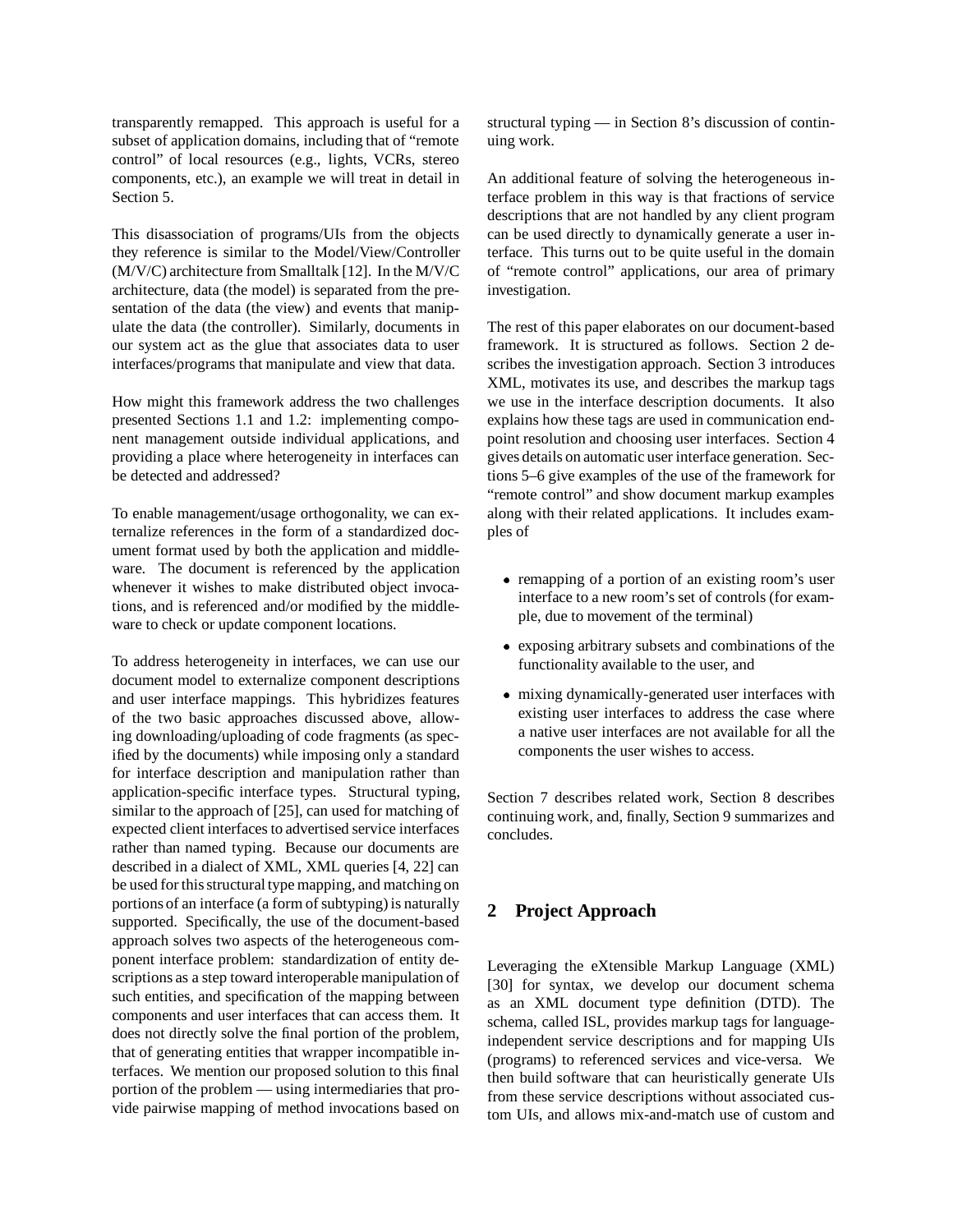generated UIs. Additionally, we built an index application that lists the collection of available UIs and services, allowing a combination of them to be interactively selected for presentation on the user's machine. Finally, we prototype applications that use the model, manually constructing and editing documents to simulate how programs would automatically manipulate them.

Our prototype application is a "universal remote control" based on a set of location-based services [9, 10]. The application provides software remote control of various rooms' devices from a mobile, wirelessly-connected laptop computer. Manipulations of application documents allows the controls to adapt as the environment changes around the user. Specifically, the manipulations provide for

- the remapping of a portion of an existing user interface to a new room control, e.g., due to movement of the terminal,
- viewing of arbitrary subsets and combinations of the functionality available, and
- mixing dynamically-generated user interfaces with custom user interfaces to address inconsistencies due to platform heterogeneity.

This functionality is easily represented as operations on documents containing the associations between between programs/UIs from the services they reference, exactly the model described above.

## **3 The ISL Interface Specification Language**

## **3.1 XML**

We have chosen to build atop the extensible markup language (XML) for our schema design, leveraging its allowances for the creation of custom, application-specific markup languages.

XML is an SGML subset providing self-describing custom markup in the form of hierarchical named-values and advanced facilities for referencing other documents (ala the HTML  $\langle$ href $>$  tag). It is one protocol among a group that is touted as the successors to HTML. (The companion protocols are XSL for style sheets and XLL for linking mechanisms.) XML includes the ability to specify, discover, and combine a group of associated document schemata — otherwise known as document type definitions (DTDs). Examples include a growing set of metadata markup proposals such as Resource Description Format (RDF) and the Dublin Core.

Unlike HTML, the set of tags in XML in flexible; the tag syntax is defined by a document's associated DTDs. A key property of XML, then, is that it is dependent on these schema to be useful, and dependent on agreements in schema to allow interoperability. Thus, the problem of defining schema syntax (the tag set and their relationship) and agreeing on how a schema's associated "browsers" (borrowing the HTML term) semantically interpret these tags is of critical importance to XML's success.

We believe there is a natural synergy between XML's need for schemata and the specification requirements of Internet distributed object systems — the former provides a self-describing and extensible syntax with a rapidly expanding set of metadata tags; the latter provides a programming model for "Internet objects" described in XML.

#### **3.2 ISL Usage**

The key challenge in implementing our approach is defining a single schema that:

- denotes services' interfaces,
- associates relevant programs and UIs to collections of services, or, vice-versa, lists the service interfaces expected by particular programs
- can compose and decompose based on constituent elements, and
- allows for incorporation of service-specific metadata (i.e., data that should not affect existing functionality that does not expect it).

We specifiy that a single document format is shared among all entities in the system. A reference to a service looks identical to the description of the service, which allows the use of structural type matching to resolve such references. Encoding the descriptions as XML documents allows middleware entities to detect documents they may want to modify via the use of XML queries [4, 22]; thus providing substructural matching (matching against just a portion of the description) in addition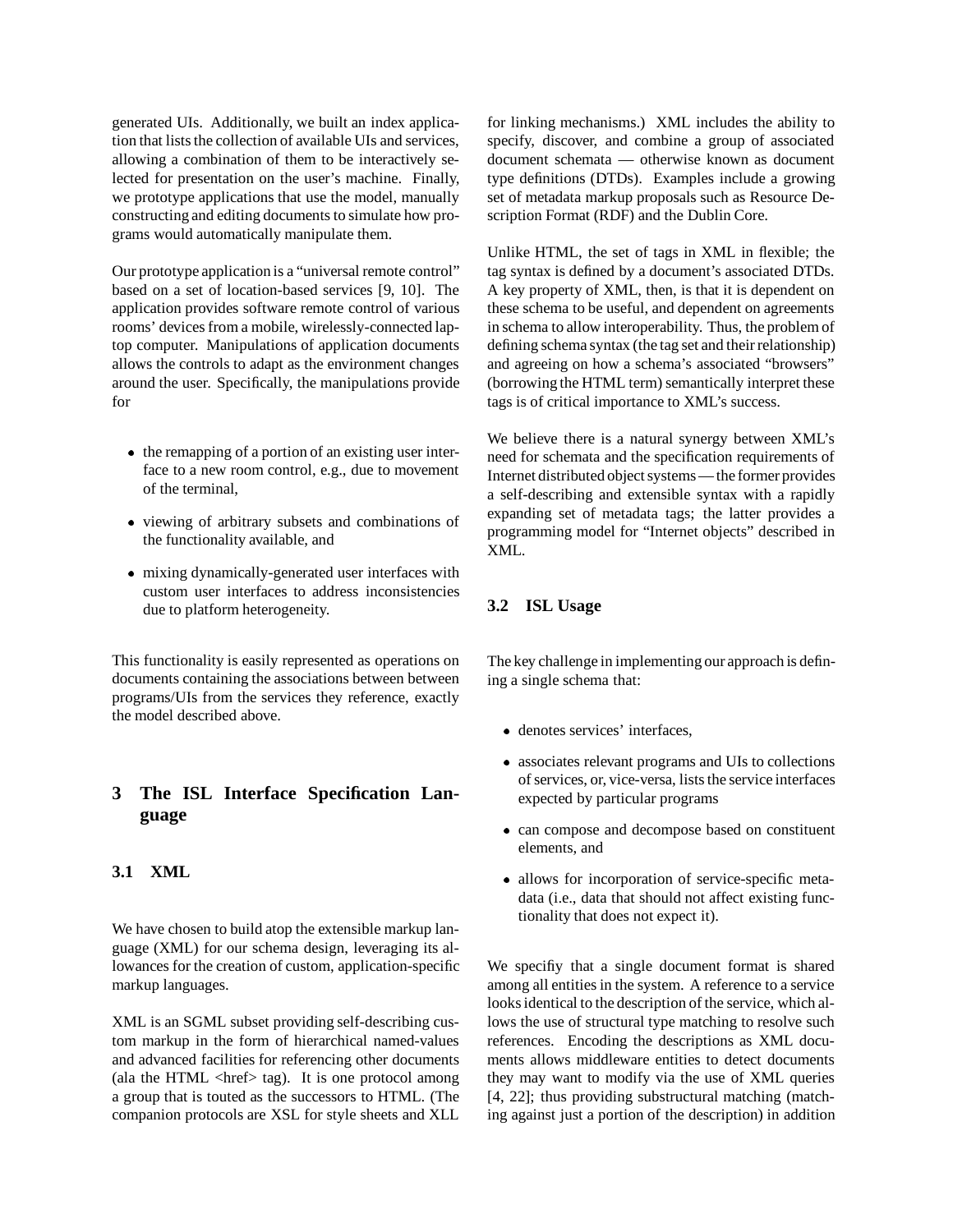to structure matching against the entire document tree. Additionally, the use of XML allows documents to be programmatically modified using the Document Object Model (DOM) [1].

As adjuncts to servers, documents act as static interface definitions, and are analogous to CORBA object IDL descriptions or the result of introspection on a Java class. As adjuncts to clients, documents act as a stable but manipulable (composable/decomposable) format for specifying service collections and references, defining interactions between services in a collection, defining the service interfaces expected by programs and user interfaces, and storing arbitrary metadata about referents. Alongside proxies — entities that act as both a server and a client — a single document fulfills both duties.

#### **3.3 ISL Syntax**

Our document markup language is called ISL, an acronym for "Interface Specification Language." We use six tags in our initial minimal design. Other tags that appear in our documents are assumed to be applicationspecific metadata, and can be ignored by programs that do not understand them. We now describe each tag in turn. The ISL DTD is provided in the Appendix A.

The <service> tag is a container tag. It has one optional attribute, "name", which is either a string or reference identifying the type/class of the interface being described. It can contain at most a single <label> tag, zero or one  $\langle \text{address}, \text{args} \rangle$  tags, any number of  $\langle \text{u} \rangle$  tags, and any number of <method> tags. When converted to a user interface, an <service> is instantiated as a container for widgets (a "frame").

The <label> tag provides a text description of the service which contains it. It has no optional attributes. It can contain no additional internal tags except those providing text formatting. When converted to a user interface, the <label> tag is used as a title for its parent service's frame.

The <addrspec> (address specification) tag indicates the address and port number on which its parent service listens for method invocations and events. Instantiating a service causes this tag to be added to its description; a service that has not been allocated (and thus has no addrspec) is called "unpinned." The tag can contain no additional internal tags and does not have any optional attributes. When converted to a user interface, the  $\leq$ addrspec> tag is used as the location to which any method calls are sent (currently via string-based UDP messages

to facilitate ease of multiplexing, multicast support, and a degree of language/system independence).

The <method> tag defines the name of a method that can be invoked on the service in which it is contained. It has two optional attributes: "name", which is name of the method call, and "lexType", which indicated the lexical type of messages returned due to the method call (the list of lexical types is described below). The <method> tag can include (only) zero or more <param> tags. When used in automatic user interface generation, each <method> tag is mapped to a frame with contents. The name of the method is placed on a button at the top of this frame; pressing this button invokes the method call. Method invocations and returns are asynchronous, event-based messages rather than blocking remote procedure calls. Thus, update events ("replies") can actually occur at any time, independent of the manual invocations at the client. In this manner, <method> tags can also be used as a means for subscribing to pushed updates from a service.

The  $\epsilon$  param $>$  tag indicates a parameter to the  $\epsilon$  method $>$ tag that encloses it. It has two optional attributes, "lex-Type", indicating the lexical type of the parameter, and "optional", a boolean tag that indicates whether the parameter is required or optional. The <param> tag may have no additional internal tags, and its contents are assumed to be the name of the parameter. For UI generation, parameters are mapped to individual user interface widget objects. Widget objects are used for user input and to marshall the parameters for method invocations. Mapping from lexical type to UI widgets is described in Section 4.

The  $\langle u \rangle$  tag is used to associate a particular program to the service in which it is specified. It is unique in that there is nothing analogus to it in conventional serverside IDLs — it is useful only for clients and proxies. The contents of the tag string indicates either the name of an existing user interface object (assumed to be known or discoverable out-of-band) that will reference the document, or the address and port number from where such a user interface object can be downloaded. It has one possible attribute, "lang," indicating the language of the indicated program. There can be multiple UI tags for each service, at all levels of the service description hierarchy in an ISL document. To work with our framework, the indicated applications need to reference the document (e.g., add their own interface descriptions to it if they choose to expose one), thereby respecting the indirection exposed by the document-based approach.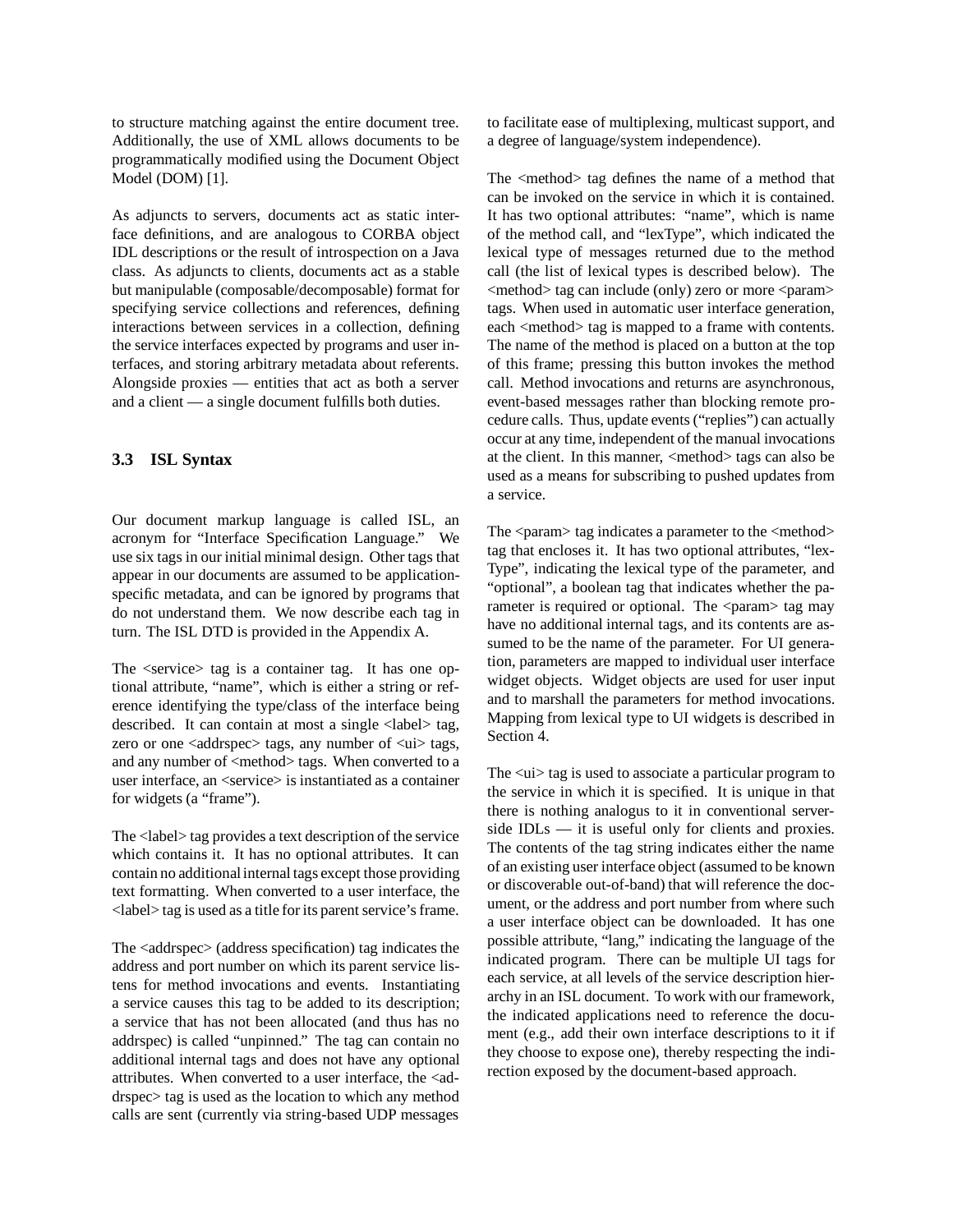## **4 User Interface Generation**

#### **4.1 Basic Approach**

Many of the mechanics of generating user interfaces from interface descriptions were described in the preceeding section. The remaining features to be discussed are the heuristic mapping from lexical types to user interface widgets, and how custom user interfaces indicated by a <ui> tag can be intermingled with these custom user interfaces.

Dynamic user interface generation is only useful in a limited number of application domains: there is limited internal state maintenance and a lack of protocol transitions. Though both of these limitations can be addresses through additional markup, doing so blurs the distinction between the declarative nature of current design and traditional full-featured scripting languages.

We currently have implemented mappings only from primitive lexical types to objects wrapped around Tk [21] UI widgets in the MASH toolkit [15]. Permissable lexical types include int, real, boolean, enum, string. The int and real type can have an optional range modifier. They are mapped to widgets as follows: an int or real with a "range" modifier is mapped to a scale widget (a slider). Without a range modifier, they are mapped to an entry widget (a type-in box). A boolean is mapped to a checkbutton widget (a toggle switch). An enum is mapped to a list of radio-buttons (one-of-N list selection). A string is mapped to an entry widget. Structured types are expected to be expressed as (possibly hierarchical) collections in/of <service> tags, treated as aggregates through the structural type matching.

Co-mingling generated collections and existing UIs referenced in <ui> tags is done at a granularity of individual services. Thus, all services receive a frame, and it is filled with either the custom-generated contents mapped from  $\leq$ method $>$  and  $\leq$ param $>$  tags, or the existing UI. The latter is handed a handle to this window and is expected to instantiate itself as a child of that window.

#### **4.2 Return Values**

One approach to dealing with return values is to require per-method output type descriptions, and require that components respect these output descriptions. In this case, separate entities may be required on the reverse path to remap this data is there are type mismatches. We have not incorporated this extension into our software but believe it to be a straightforward extension. Instead, we simplify things by forcing the input and output types to be identical — a form of call-by-reference for all the arguments. This avoids the need for output specifications entirely. The simplified approach has the important benefit that reverse (response) paths can be the same as the forward (invocation) paths, just in opposite order. In the more general case, a completely separate response path might be needed, which both complicates the problem of attempting to set up such a path and adds more elements that must be checked by the user for semantics preservation. An addition important advantage is that it allows all the widgets on automatically generated user interfaces to be updated directly from the contents of the method call results, a convenient mechanism given our focus on control applications (which are amenable to use with automatic UI generation because).

## **5 The Framework in Action**

We now illustrate some examples. Each highlights a different element of the design of the overall architecture. We limit the scope of the examples to a single (varying) collection of services being referenced by a single (varying) user interface. Conceptually, though, the framework is amenable for use with transformational/proxy entities that are both referenced as a service by a user interface and perform references to other services to fulfill the incoming request.

The first example shows an XML document that describes the interface to a portion of the functionality available in Soda Hall's "CoLab" ("Collaboration Laboratory," borrowing Xerox PARC's terminology) and the resulting automatically generated user interface to it, as shown in Figure 2. The document describes two services, one contained in the other. The outer service implements a method for setting a preset for the entire room; the inner service is one of the services referenced by the outer one (i.e., one of the things affected by the preset) — an interface to a pair of power switches in the room. These two services, though notated and used in this hierarchical manner in this example, can also be controlled independently of one another. The <param> tags contain various lexical types, illustrating our use of heuristic mapping to widgets. This utility of this functionality is that it allows users the possibility to interact with dynamically discovered services where otherwise there is no available client program.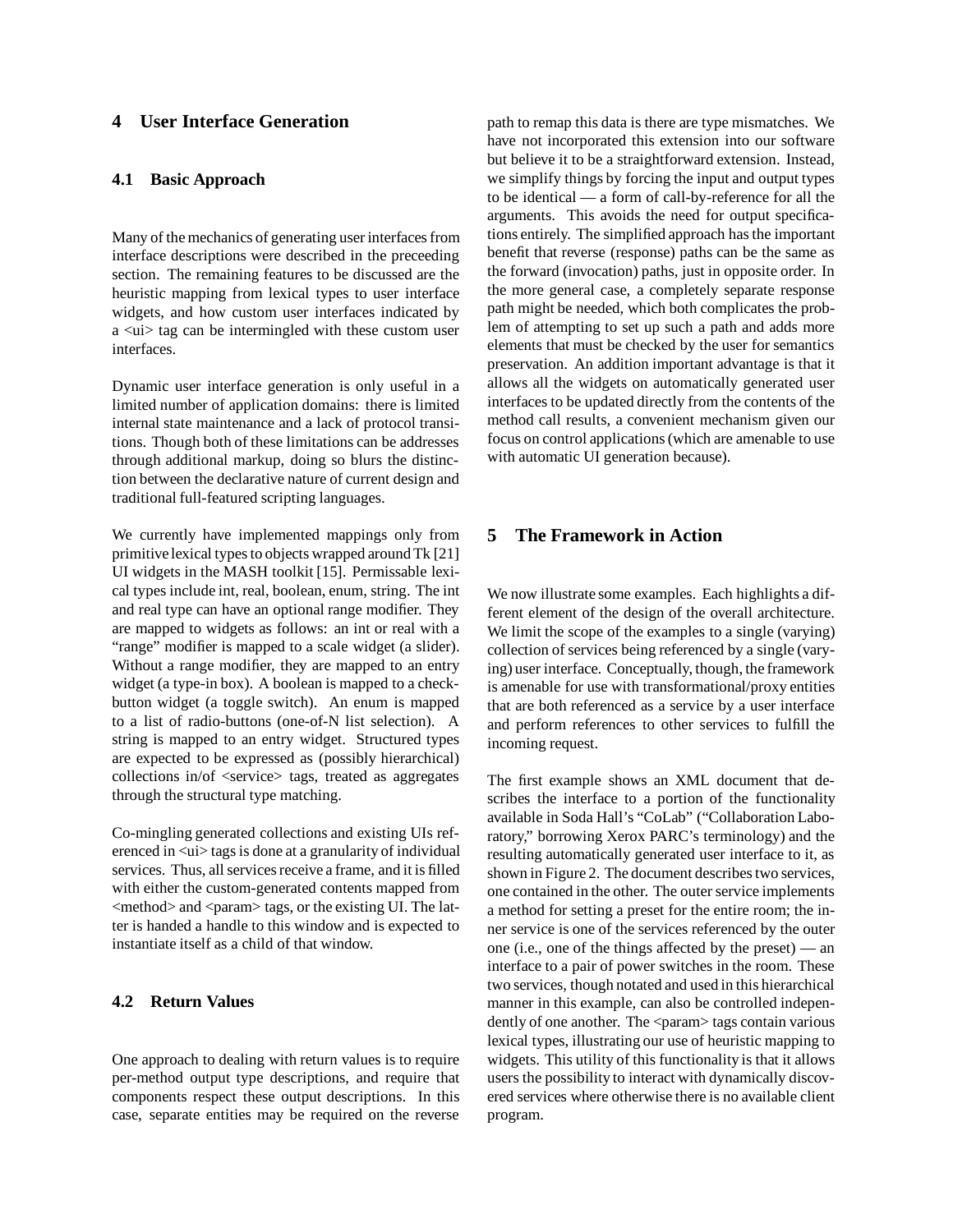

(a) XML document (b) User interface

Figure 2: An example document and generated user interface.

The second example illustrates combining a downloaded user interface with a generated one. The document is identical to that in the previous example except a single new tag is added: a <ui> tag to the internal (power switch) service, as shown in Figure 3(a). This causes that service's interface to be replaced by the UI object referenced in the tag rather than generated on-the-fly. The resulting difference is illustrated in Figure 3(b). This example illustrates how dynamic extensions to existing applications can be seamlessly incorporated using our architecture, a form of "plug-in" architecture similar to that used in Photoshop.

The third example illustrates use of the indirection exposed by our "document-based" model. A referent under a multiple-service  $\langle u \rangle$  tag is replaced. The document fragment shown in Figure 4(a) is assumed to be used by an existing application. The user interface for this application is a custom-designed monolithic interface referenced in the topmost  $\langle ui \rangle$  tag. In Figure 4(b), one of the component services in the container has been replaced. Because the type of the referenced service remains the same, only the <addrspec> tag changes. The result of this change is that the application looks the same, but a portion of it now references a new service. This function illustrates the possibility for remapping interfaces due to, e.g., terminal mobility or fault tolerance. Specifically, the example takes a portion of the document describing the interface to the 405 Soda Hall seminar room and remaps the light switch to the one in the CoLab.

The fourth and final example illustrates the ability to easily specify the use a subset of the available functionality. The document in Figure 5(a) is the same as that from Figure 4, except all the internal services referenced from the outermost container object have been omitted.

The resulting user interface is presented in Figure 5(b). This example shows how a user can easily elide material not considered relevant or not frequently used. In this case, we leave only the interface to the light switch exposed, simulating the case where the user has chosen to save screen real estate because, e.g., controlling only the lights is the most common usage.

#### **6 The User Environment**

In addition to building software to parse ISL and generate appropriate interfaces, we need to provide the user with a way to manage the set of documents and available interfaces. We provide this functionality through use an "index" application, called "UC" (for "universal client"), and shown in Figure 6. One the left side of the application, all services are listed by "type" and address specification. Each type has an associated document and an associated user interface. When one of the checkbuttons beside an service name is set, the associated user interface is displayed for use by the user. Locally edited files are listed in the index with their name preceded by a hyphen. This figure illustrates a case where the user has selected to interact with three services through two user interfaces. The SodaLights UI is composed of a native light application for the Soda Hall CoLab and an automatically-generated UI for room 405. The CameraUI is another native MASH shell user interface.

The Index application provides a front-end a service discovery service (e.g., [2, 27]). Once a component is discovered, if a client-side user interface exactly matching the component name is available, it is used when then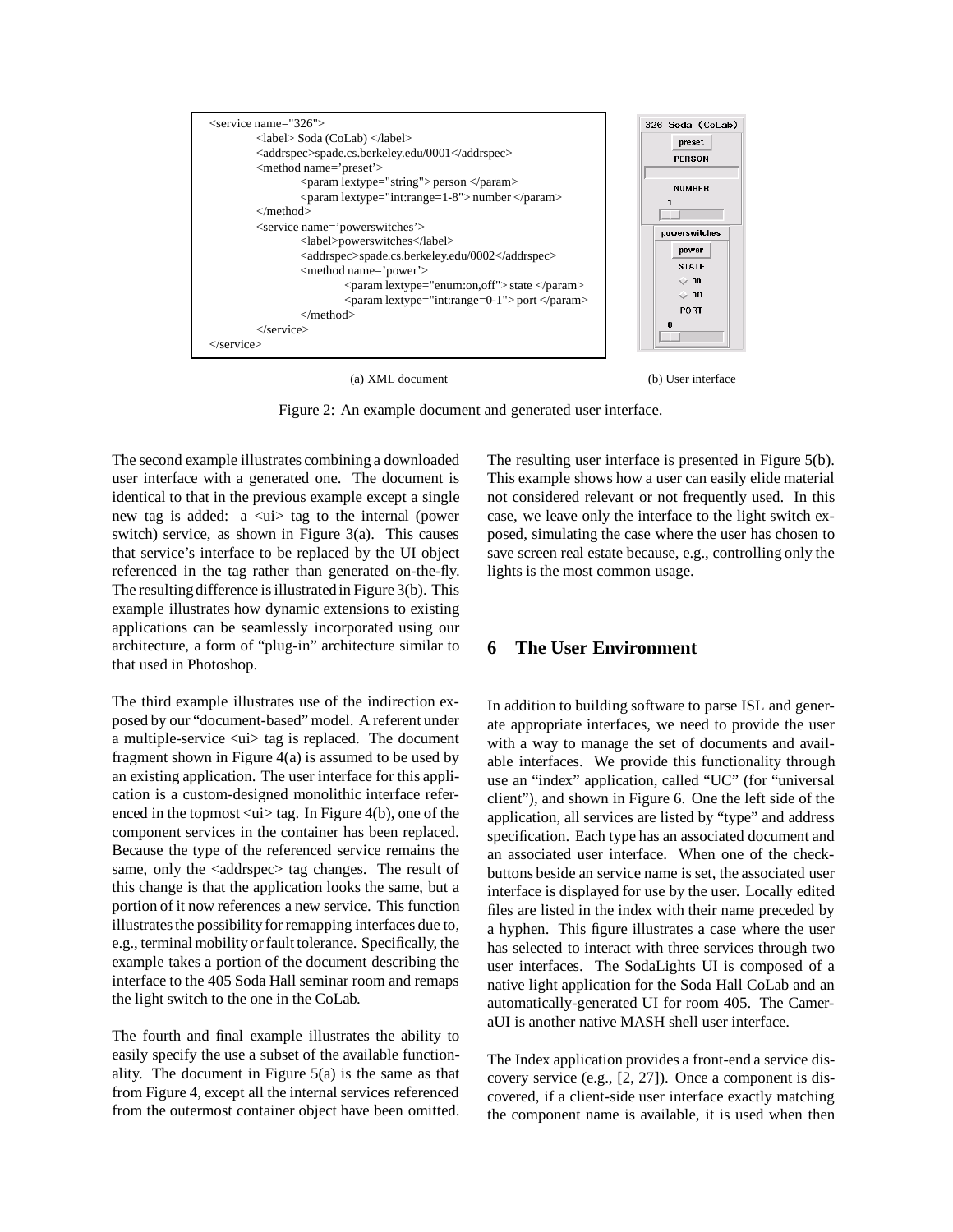

(a) XML document (b) User interface

Figure 3: An example document and associated user interface, this time where  $a \langle u \rangle$  tag allows for the incorporation of a custom UI in addition to the generated components.

component is selected. If not, then the components' ISL file is downloaded (component advertisements must include a URL that points to its associated ISL file) and a user interface is generated automatically when selected. In our current prototype, other operations must be affected via manual editing of the documents; we are in the process of creating helper applications that automate common manipulations such as our cannonical "remap to local room controls" example.

## **7 Related Work**

This approach is quite similar in flavor to the use of shell scripting to associate arbitrary programs using the UNIX pipe facility [14]. Instead of using just file handles (i.e., stdin, stdout, stderr) to differentiate and route data, structured data and cross-network references can be expressed in a document.

The Configurable Chrome group [17] of the Mozilla.org open source project is investigating a related effort. This project aims to allow users to add buttons with arbitrary functions to the Mozilla web browser (outside the main browser window) via specifications notated in a XUL document [16]. Similarly, the WinAmp MP3 client provides facilities for customizing the user interface via changing widget bitmaps, or "skins" [29]. Our approach is similar to these two approaches in the use of a document as a UI description, but adds the ability to reference full client-side interfaces in the documents rather than just widgets, and proposes that such descriptions be manipulated as the program runs.

The TSpaces project at IBM Almaden had proposed MoDAL [5] as an XML-based interpreted application description language for mobile Internet devices. In the system, documents includes such information as screen size, button tags, and label tags, and there is a two-level hierarchy: MoDAL applications are downloaded to devices running the MoDAL interpreter. In contrast, we espouse using documents as peers to application programs; i.e., there is 1) a "platform" which contains the interpreter and class libraries, 2) a traditional language (i.e. a scripting language) layer amenable to wiring together platform components, creating custom user interfaces, and being passed around on the network [15], and 3) application documents that describe interfaces and how opaque programs are combined.

## **8 Continuing Work**

A logical next step of this work is dealing with mismatched service "types." For example, assume a light switch in some locale implements a different interface than the one in the user's home environment. Rather than require the use of a dynamically-generated user interface, we'd prefer to allow for the use of an existing user-interface. To do so, we must transparently remap method invocations to the new location and also remap the call parameters to match the new type. Incorporating such functionality allows far more flexibility in the reuse of existing user interfaces and intermingling of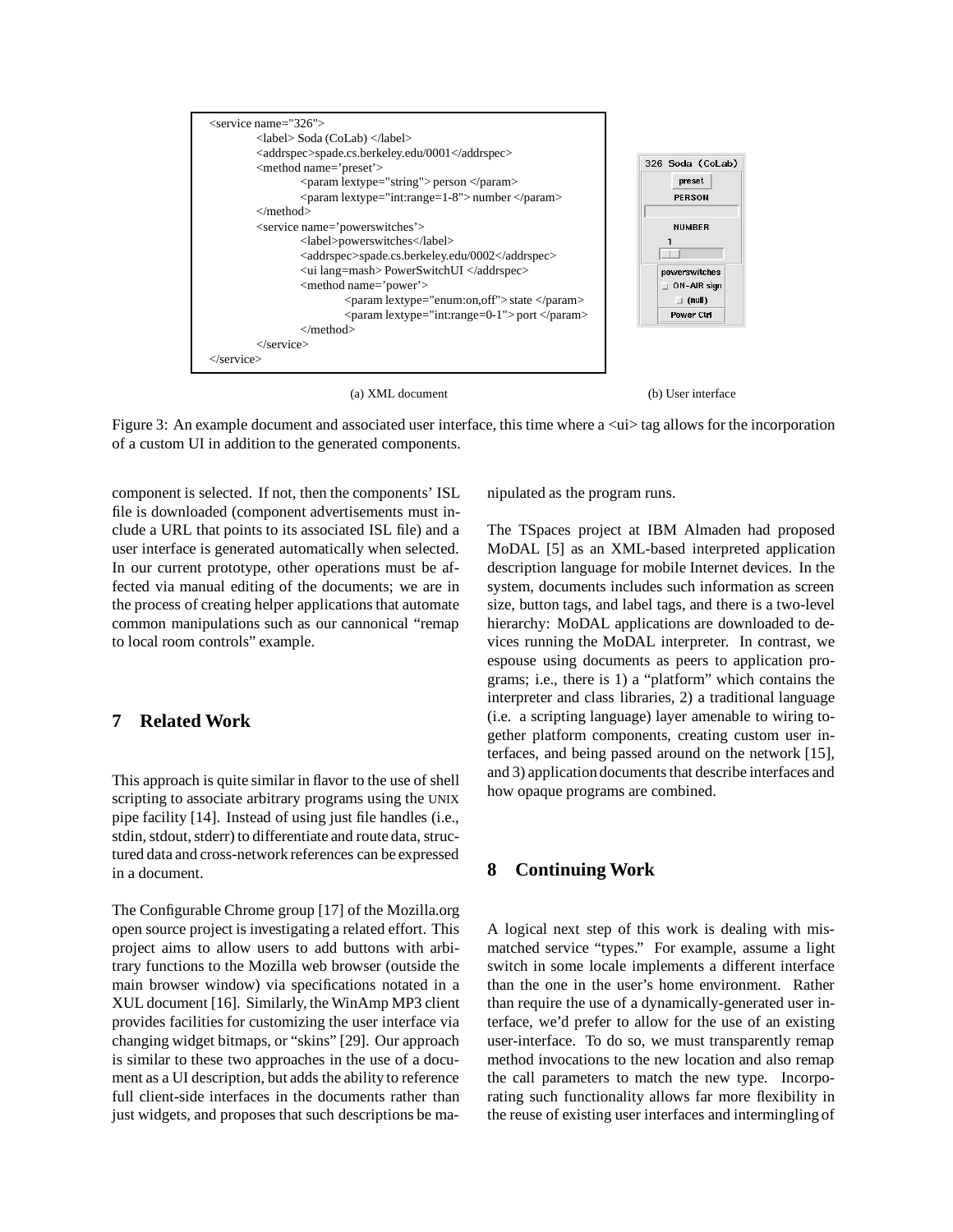

(a) Original XML document



(b) Document with replaced referent

Figure 4: Remapping of function by replacing a referent under a multiple-service  $\langle u \rangle$  tag. A fragment of the "original" document is show in (a); the modified document is shown in (b), where the only difference is the new <addrspec> tag. (The <addrspec> tags are highlighted.)

existing interfaces and discovered services, but requires the use of external transformational operators that provide type coercion for method calls. Fortunately, such transformational operators could be written once, reused, and shared among the community of users; additionally, they could be chained together in order to provide new type-to-type coercions [6]. This functionalityis a natural extension of our framework. We are in the process of implementing it by applying the document type conversion approach of Ockerbloom [20] to interface conversion in a system comprised of heterogeneous distributed components. The approach allows the underlying system to evolve without forcing agreement on particular component interfaces. I.e, in the language of documents, without requiring a single specific intermediate format per document style. Instead, independent pairwise conversions can be combined in chains ("paths" using the language of Ninja [18]) to allow end-to-end interoperability amongst semantically matching – but differently typed – components. Matching transformational operators are determined through the use of evolutionary structural type matching of components [25], and implement a form of wrappering [23] to encapsulate one interface in a form usable by another. Additionally, because such transformational operators can only match based on structure, there is the potential for semantic discrepancies. To address this, our approach is to require users to "bless" the use of a particular mapping operator(s) for use in particular situations. Though such a function cannot be automated (i.e, a computer cannot understand the semantics described in a textual documentation), the overhead can be reduced by allowing such decisions to be made once and shared among groups of users.

The difficulty of this approach is not in creating these mapping operators and storing them in a shared repository, but instead that of building the use of them into the end-user software. Users should be able to visually manipulate service mappings and the correct transformations should be done automatically. As a concrete example, this means that when a new light switch is discovered, the user should be able to indicate which program element should manipulate it, and any required remapping of method calls — i.e., document manipulations — should be done automatically, though possibly heuristically. Additionally, users should then be able to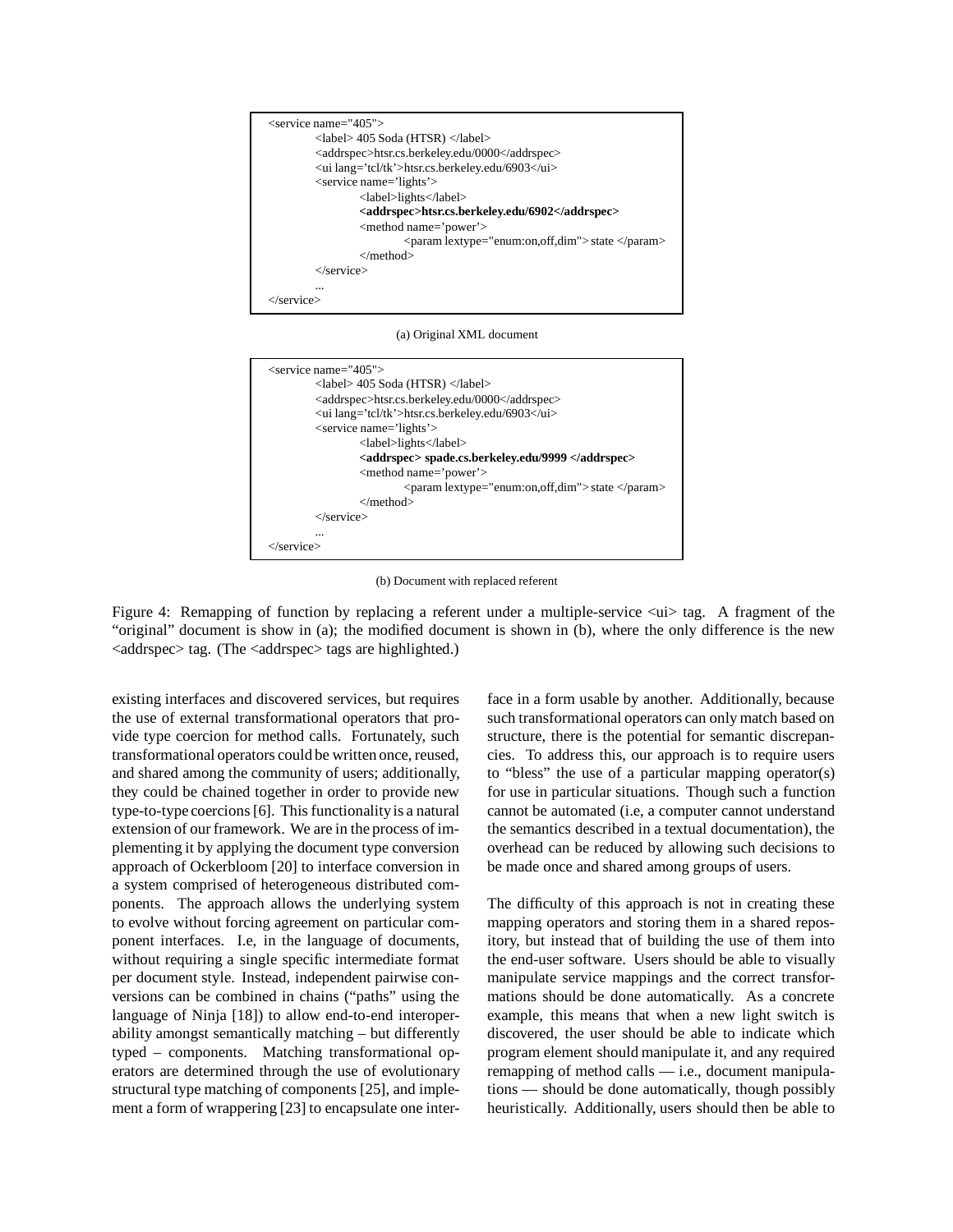

(a) XML document (b) User interface



Figure 5: Subsetting functionality. The example illustrates how functionality can be aggregated or subsetted by modifying the document associated with a program. The full description of the interface to 405 Soda has been cut down so that only a single service remains. The user interface is updated accordingly.

easily modify these mappings.

Another important extension of this work is designing how to notate one service's use of other so as to allow for the "proxy" transformational services described above; this requires separation of input and output interface descriptions. This requires extension and modification of our schema to allow such notation and extension to the software to utilize it.

Yet another area under investigation is the need for output type descriptions as described in Section 4. Similarly, to support the evolvable structural type matching of [25], we will need to add "ignorable" and "optional" attributes.

Finally, in order to allow for programmers to more easily use this document-based model — without having to manually create interface description documents — we would like to automatically generate the documents from existing Java objects and other distributed component system pieces. To do so, we can leverage the CORBA Interface Definition Language (IDL) and Java reflection API to create descriptions in our XML schema. ISL will need to be extended to support structured parameter types in order to allow such a mapping, a straightforward, but clearly important, extension.

#### **9 Summary**

Large-scale federation (composition, management, and control) of distributed Internet components requires reconsideration of how applications are structured; an ideal is to allow manipulation in response to changes in needs or component availability while not burdening application designers with details they may not require. We ar-

| universalclient                                                                                                                                                                                            |                                                                                                                    |                                                                           |                                                                                                              |
|------------------------------------------------------------------------------------------------------------------------------------------------------------------------------------------------------------|--------------------------------------------------------------------------------------------------------------------|---------------------------------------------------------------------------|--------------------------------------------------------------------------------------------------------------|
| -SodaLights<br>local-file<br>AVSwitchUI<br>128.32.130.26/1210                                                                                                                                              | position<br><b>zoom</b>                                                                                            |                                                                           |                                                                                                              |
| CameraUI<br>128.32.130.26/1212<br>128.32.130.26/1214<br>128.32.130.26/1216<br>128.32.130.26/1218<br>PowerSwitchUI<br>128.32.130.26/1220<br><b>RvicClientUI</b><br>128.32.130.23/7654<br>128.32.130.24/7654 | $pan$ $\Box$<br>tilt $\Box$<br><b>200m</b><br>$\overline{a}$<br>3<br>4<br>$\equiv$ set<br><b>Camera Controller</b> | <b>CoLab</b> switches<br>ON-AIR sign<br>$\blacksquare$ lamp<br>Power Ctrl | Soda Lights<br>405 lights<br>pulseButton lights<br><b>STATE</b><br>۰<br>$_{on}$<br>$\sim$ dim<br>$\circ$ off |
| 128.32.130.25/7654<br>$UC$ v5.0b1                                                                                                                                                                          |                                                                                                                    |                                                                           |                                                                                                              |

Figure 6: The Index application lists all locally available interfaces and allows the user to interactively select which ones he or she wishes to use. Illustrated here, the user has selected the aggregate user interface to some power switches and an interface to a remote-controllable camera.

gue that distributed object models used with traditional application development techniques are insufficient for this purpose because they make remote object references look like static, unchanging pointers. Instead, changes should be affected at the level of a middleware layer (as they are now), but also allowed to be communicated upward to the applications in a manner allowing the applications to either ignore such changes or use them. This paper proposes a new model, a *document-based* framework, for description and interaction with Internet services. We describe a simple version of the framework in the context of remote control applications, illustrating how it allows for:

• the remapping of a portion of an existing user interface,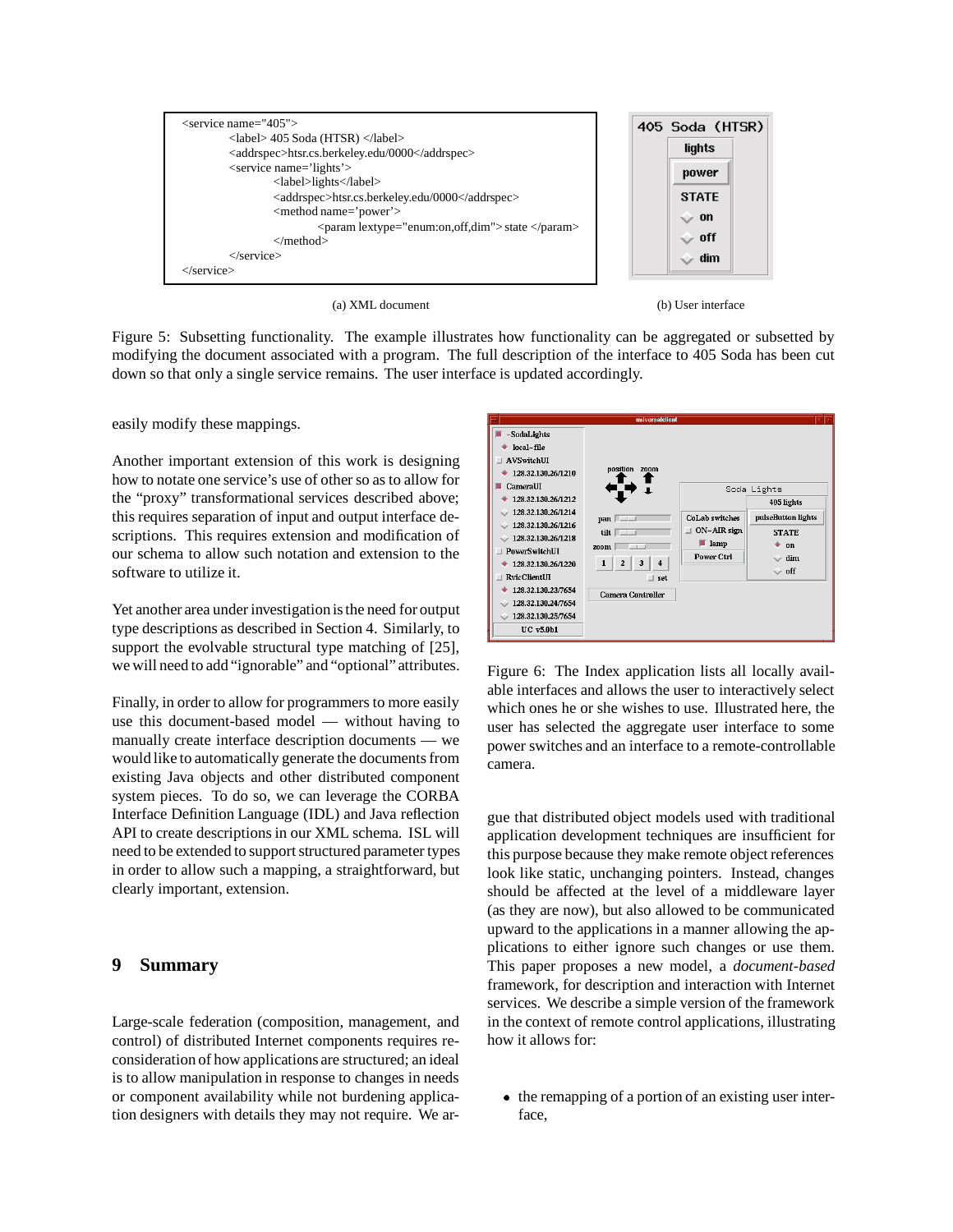- viewing of arbitrary subsets and combinations of functionality, and
- mixing dynamically-generated user interfaces with existing user interfaces.

The use of a document-based framework exposes an indirection between programs/UIs and the remote objects to which they refer, making this mapping explicitly manipulable, and can be used to generate user interfaces when custom ones are not available or unacceptable. It also forms the basis for continuing work on addressing interface heterogeneity through the use of structural typing, paired with wrappering in "proxy" transformational operators.

To implement our scheme, we use an XML-based language, ISL, and accompanying software. ISL:

- denotes services' available functionality, or interface, in a manner designed for interpretation and ease of manipulation at clients,
- can flexibly compose and decompose based on constituent elements, and
- allows for easy incorporation of service-specific meta-data via the self-describing, extensible nature of XML.

#### **10 Availability**

The software described herein is available in prototype form as part of the MASH toolkit, which can be downloaded from http://www-mash.cs.berkeley. edu/mash/.

#### **11 Acknowledgments**

The authors would like to thank the students, faculty, and staff of the MASH, Ninja, and Iceberg projects at UCB. Thanks to Michelle Munson at IBM Almaden for fruitful late-night discussions on future directions. We would also like to thank the anonymous reviewers, whose detailed commentary led to improvements in this paper (we hope). This work was supported in part by grants from Ericsson, Intel, Sprint, and Motorola, DARPA through contract DABT63-98-C-0038, the NSF through infrastructure grant CDA 94-01156,and the California MICRO program.

#### **A Schema DTD**

The document type definition (DTD) for the inital, minimal version of ISL is as follows:

```
<!ELEMENT service (label?, addrspec?, ui*,
                 method*, service*)>
<!ATTLIST service
  name CDATA #REQUIRED>
<!ELEMENT method (param*)>
<!ATTLIST method
  name CDATA #REQUIRED>
<!ELEMENT param (#PCDATA)>
<!ATTLIST param
  name CDATA #REQUIRED
  lexType (int | real | boolean | enum
                | string | ...) 'string'
  optional #BOOLEAN>
<!ELEMENT label (#PCDATA)>
<!ELEMENT addrspec (#PCDATA)>
<!ELEMENT ui (#PCDATA)>
```
## **References**

- [1] Tim Bray and Lauren Wood. The W3C Document Object Model (DOM) – A Programmer's View of Documents. *The Gilbane Report on Open Information and Document Systems*, 6(4):1–13, 1998.
- [2] Steven Czerwinski, Ben Zhao, Todd Hodes, Anthony Joseph, and Randy Katz. An Architecture for a Secure Service Dis covery Service. In *Proceedingsof the Fifth Annual InternationalConference on Mobile Computing and Networking*, Seattle, WA, August 1999. ACM.
- [3] Michael L. Dertouzos. The Future of Computing. *Scientific American*, August 1999.
- [4] Alin Deutsch, Mary Fernandez, Daniela Florescu, Alon Levy, and Dan Suciu. XML-QL: A Query Language for XML, August 1998. http://www.w3.org/TR/1998/ NOTE-xml-ql-19980819/.
- [5] K. Eustice, T. Lehman, A. Morales, M. C. Muson, S. Edlund, and M. Guillen. A Universal Information Appliance. *IBM Systems Journal*, pages 454–474, August 1999. (to appear).
- [6] A. Fox, S. Gribble, Y. Chawathe, and E. Brewer. Adapting to Network and Client Variation Using Active Proxies: Lessons and Perspectives,. *IEEE Personal Communications, special issue on adaptation*, August 1998.
- [7] Armando Fox. *A Framework for Separating Server Scalability and Availability from Internet Application Functionality*. PhD thesis, University of California, Berkeley, 1998.